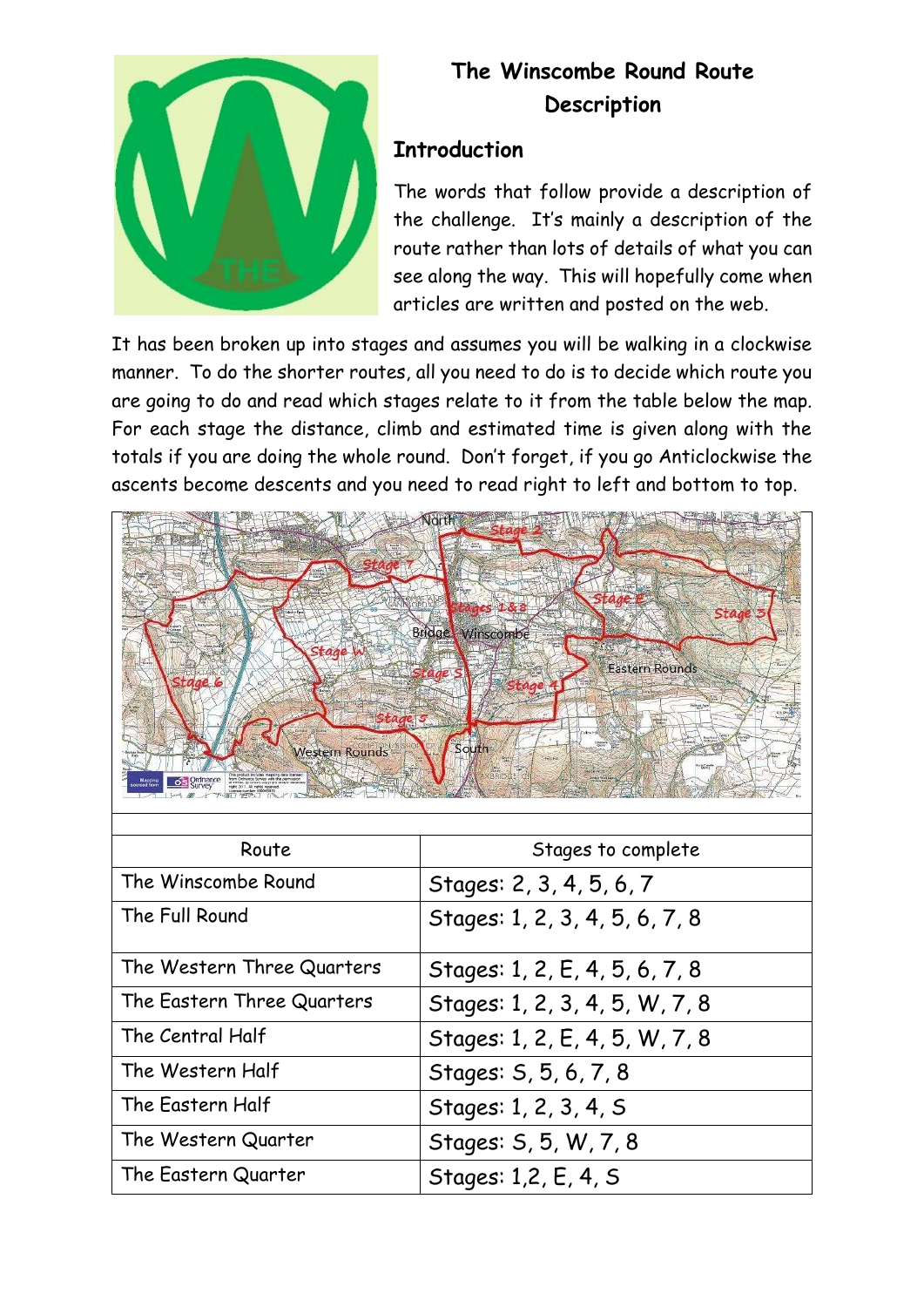### **Stage 1 The Strawberry Line (1) (0.8km 1m climb 12mins)**

Leaving the railway bridge behind you need to go north, walking toward Sandford through the Millennium Green and along the Strawberry Line. After 800m you will hopefully see the Cemetery on your left. Here you need to decide whether it's a clockwise or anticlockwise round.

# **Stage 2 Sandford Hill (Stage: 4km, 125m, 72mins; Totals: 4.8Km, 126m, 1hrs 24mins)**

For this route description we are going to go clockwise. In which case, you need to carry on along the Strawberry Line as it takes a drop into a cutting and under the Ilex Lane bridge. After another 700m of very enjoyable tree lined cycle path you come across two sets of steps: one to the left and one to the right, take the ones on the right. Follow the path from the top of the steps up to the Sandford Road, while looking at Thatchers Cider trees doing their thing making 'apple juice' (lovely in blossoms in Spring time) on the left hand side.

When you hit the road turn left, cross the road and in about 30m turn right up a small lane and right again up a small footpath. This should lead up between two gardens to a new kissing gate with the path leading off left up around the Sandford Quarry. If you have got yourself onto the right path it should head on up along a path through a wood, past some old Calcite mine workings for about 1km and then turn to the right to a stile after a further 200m.

After going over the stile if you turn left and through a gate, an open track should be before you which you can follow until just before it starts to head downhill after 400m. At this point there is a small bridleway on the right hand side; this is the track which you need to take. This initially heads downhill slightly, past a footpath on your right and left and then continues for nearly 1km where you get to a T junction. By going right at this point you start the 'quarter round' but if you are doing the full round, which this description is all about, you need to turn left.

# **Stage 3 Dolebury Warren & Black Down (Stage: 8.8Km, 298m, 161mins; total: 12.8Km, 424m, 3hrs 54mins)**

This track continues for 700m until you see a footpath sign which is on your right, this takes you back on yourself slightly and heads downhill toward the A38. Don't be tempted to take the first footpath after about 200m on your right; this path is steep on its way down to the road which can be slippery; it also brings you to the wrong crossing point on the A38.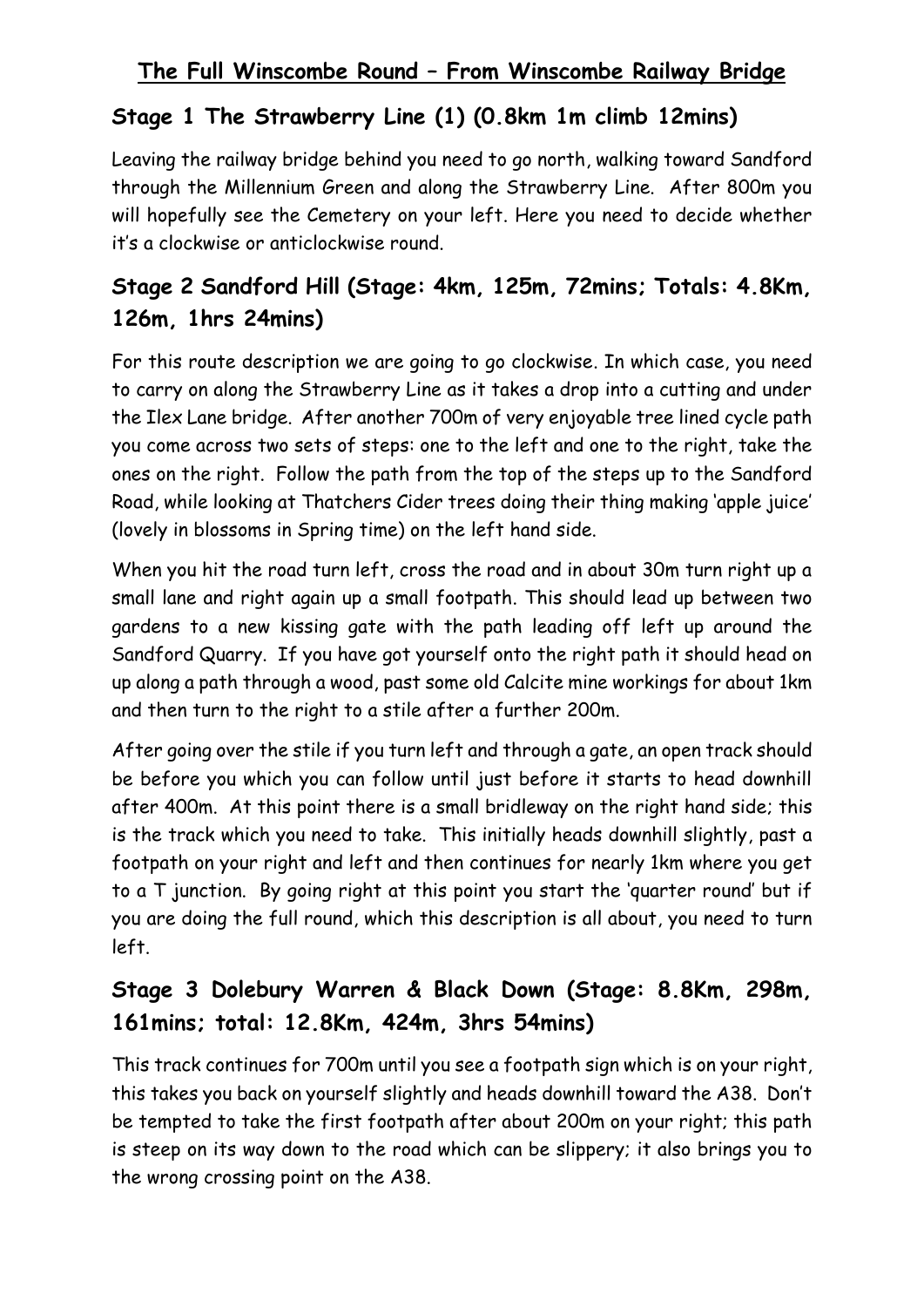Assuming you have got to the right A38 crossing point, you should see a lane directly in front of you, don't take the lane which goes to the right but take the one that goes straight and up the hill. At the top of the hill, just before a pink house, there is a footpath on your left which you need to take up to a gate. Go through the gate and follow the path up to the Dolebury Warren (an iron age settlement). Here there are many different paths you can take through or around the settlement, over some fine Mendip limestone grassland and woods but all being well, you should end up at the other end of Dolebury Warren, in the south east corner, after 2km of taking in the views around you (navigational hint you can follow the Limestone Link path). From the top of the settlement if you stop and look around (assuming it's not raining and the mist isn't down) you should be able to make out the whole route, of which you have still got 28km to do.

Let's assume that the newly acquired knowledge that you have only done 20% of the full round hasn't made you just turn around and go home! Leave Dolebury Warren through the correct gate: you should have a track ahead of you, on which you turn right. In 30 metres you get to another track where you turn left. This next section can be quite sticky in the winter or after lots of rain at any time of the year but hang in there, it gets better as you are about to head up and over Black Down, which to make the obvious pun is UP a hill. Again, there are many paths which take you up Black Down, some drier than others, but the one I'm suggesting is about 900m after leaving Dolebury 200m after Rod's Pot and provides a great view of Burrington Ham and Beacon Batch.

So head up the grassy track for about 1Km (plus 100m of climb) after which you should see a track (before the top) going off to your right heading towards Rowberrow Warren (but let's call it a wood as it's easier to identify), where a gate should greet you whilst you enter the wood. Take the Forest track straight ahead of you for about 800m, at which point there is a junction with the main path going off towards the right, however, you need to take the one going off to the left. As there are so many tracks in the wood, particularly since recent felling operations, this is where the navigation could go all wrong, so take care. However, if you have chosen the 'right' paths (sorry the left one) at this Y ish junction and keep following it downhill (and you find a four-leaf clover) you could and should get to a small steam. Cross this stream and take the path leading out of the wood going right up a hill, at the end of which you will be at the top of Lippiatt Lane.

There is now a nice downhill section to Shipham Village Centre, without mud, for just over 1Km but don't forget to turn left onto 'Barn Pool' after about 800m otherwise you may miss the coffee shop and deli in Shipham. This is the point at which the 'quarter' round re-joins (if you had done this you would have reduced 8km to 1.7km but it would have been much less fun).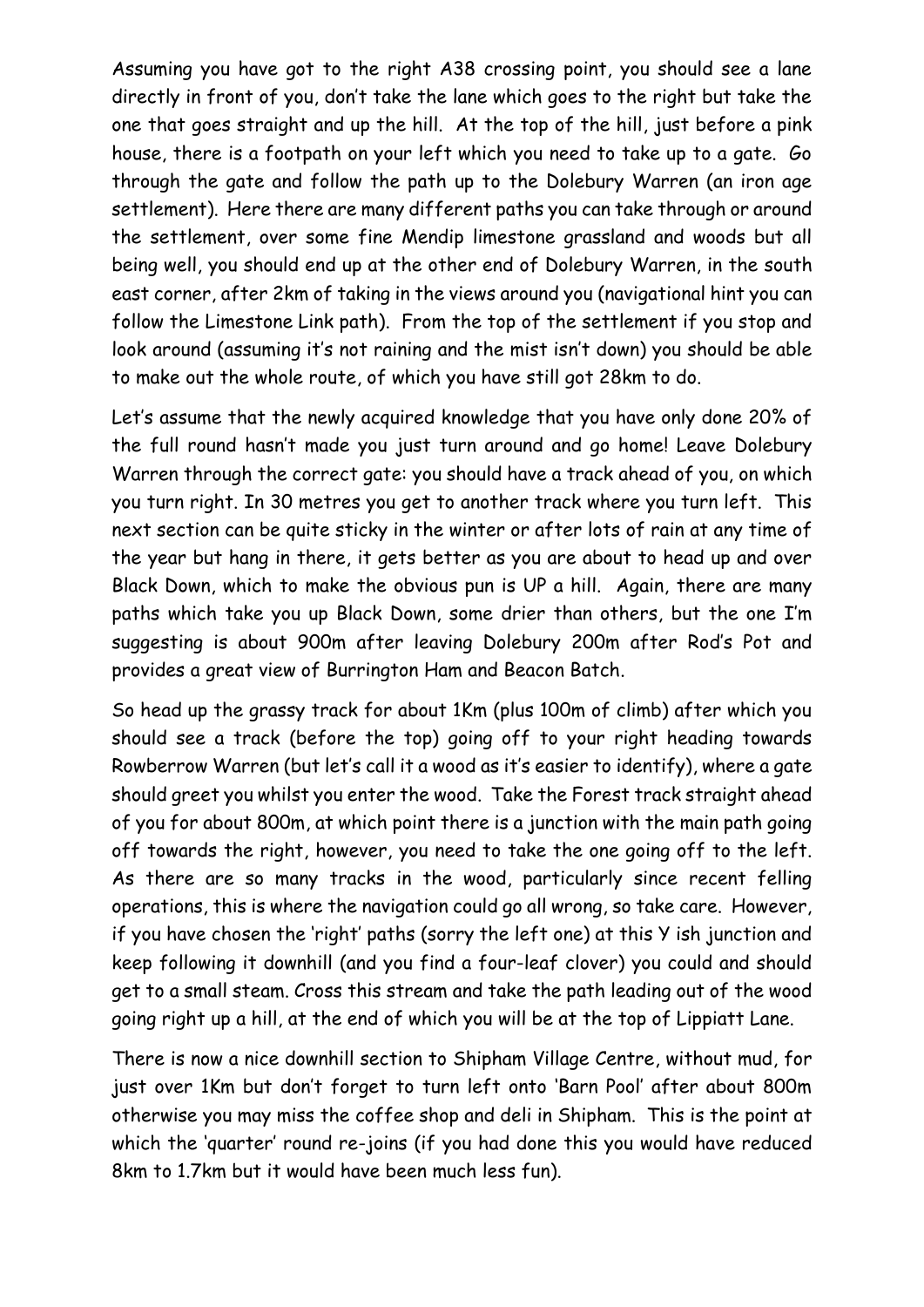# **Stage 4 Winterhead Hill & Shute Shelve (Stage: 4.5Km 159m, 84mins; Totals: 17.3Km, 583m, 5hrs 17mins)**

At the main road through Shipham, cross the road and walk in front of the Penscot Inn and take the small footpath which looks to go around the back of the Inn. After a stone stile head directly down across the field to the field bottom corner, where you are met with another stile. By taking the path behind it you end up in a small hamlet called Winterhead. When you get to the track which passes through the hamlet, turn left and follow this heading towards Winterhead Hill. After going over a stile the footpath heads off to the left up the hill, on what looks to be an old track way. After 400m you meet The Mendip Way where you turn right and follow this over another stone stile, across a field, over another stile close to a Farm where you turn left onto a track for 300m and then turn right at a T Junction with the Winscombe Drove. 150m after the T junction there is a path that takes you up the hill to the Callow Drove. Here you can also take the Mendip Way (to avoid the hill) by going straight on but this track is normally extremely muddy (even in the summer) and by going up hill you keep your boots clean (er) and you get good views of Wavering Down 2Km ahead of you and Winscombe Village 200m below you.

Assuming you have gone up to the Callow Drove, when you get to the top field head slightly right and go through the kissing gate and turn right onto the Drove. If you keep following this path/track in near enough a straight line through gates, over stiles and down a long hill you should end up by the A38 again at Shute Shelve. But don't forget to take in the views as you come down the hill, which was the reason for going all the way up the hill in the first place.

So you have now nearly done the whole half the round and very shortly I will describe how to sneak back to Winscombe for that earlier than expected cup of tea at one of the Winscombe cafes but in the meantime we just need to get over the A38 safely. Go slightly left and take the first right up Winscombe Hill toward Kings Wood car park.

At the car park you could make your life very easy for yourselves and just take the path that leaves the car park, up through Kings Wood (or what is left of it after the devastation of Ash Die Back) and on to Wavering Down. However, that takes a lot of fun out of the walk and 2km away from the total length. So let's not do that, instead take the bridleway which goes downhill on the opposite side of the road from the car park and right through a small gate into the Slader's Leigh Nature Reserve with its 130 plant species, including Devil's-Bit Scabious, Cowslips, Betony, Common Spotted Orchids and Tormentil and 21 types of butterfly - wonderful.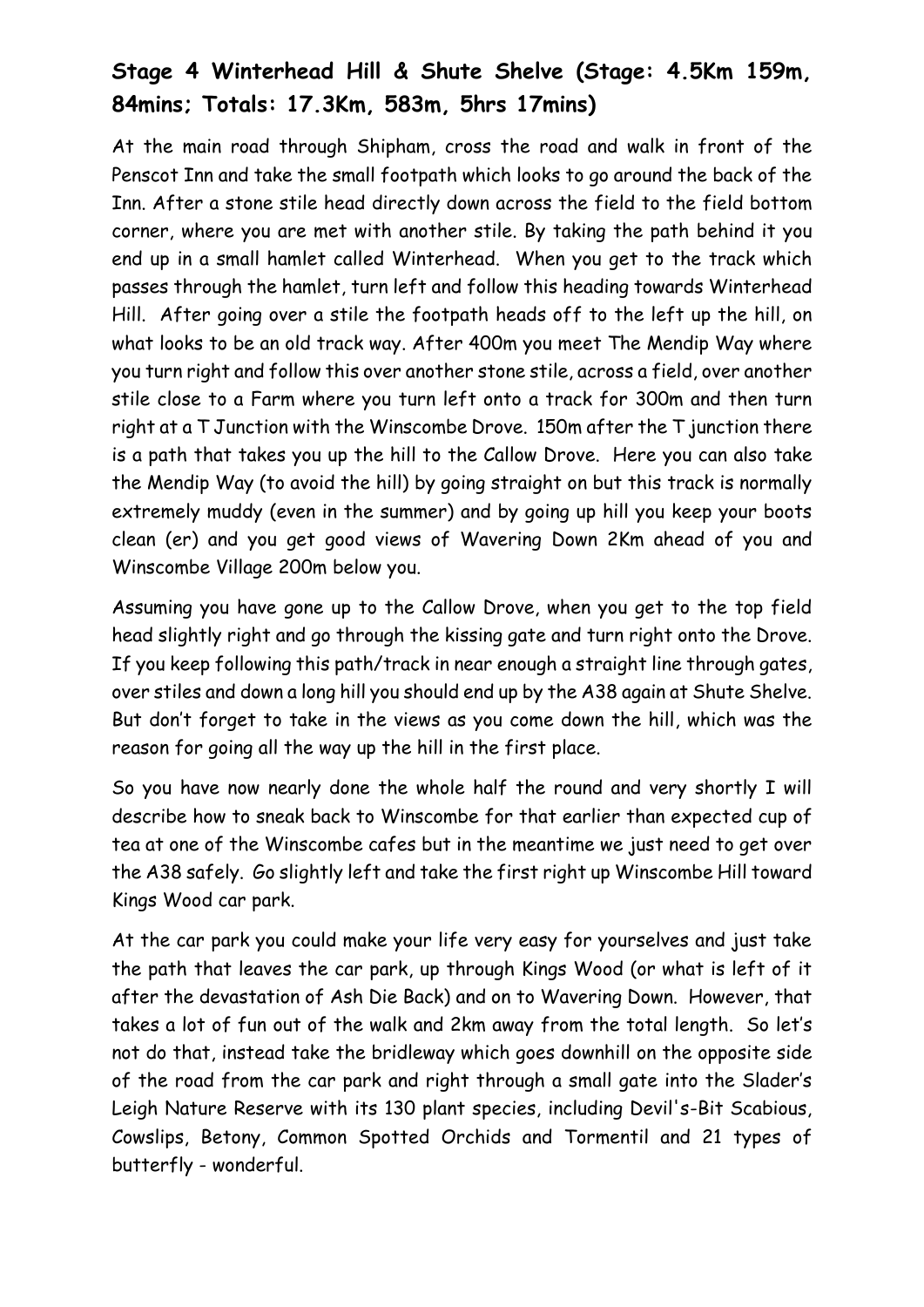# **Stage 5 Wavering Down (Stage: 4.4Km 219m 88mins; total: 21.7Km, 802m, 6hrs 45mins)**

At the bottom of the small reserve, go right and drop onto the Strawberry Line again. Assuming you aren't planning an early bath (ie you are doing the Eastern Half or Quarter and need to head back to Winscombe) turn right, toward the tunnel. Plunge into the darkness of the tunnel containing bat & cave spiders and hopefully appear into the light 380m later. In a very short while find a narrow path signed Kingswood on your right. At the top of this path, go through the small gate and keeping the fence line on your left, head up through a further gate to take in some serious ancient forest bathing as you wander through the lower path in Kings Wood with (during Springtime) its renown display of bluebells and wild garlic…… but trust me it's great anytime of the year.

After 1Km of bathing in garlic you need to look out for a path which heads up onto the open spaces of Cross Plain. Once you have successfully mounted Cross Plain you need to head up the broad spur to Hill Farm to re-join the Mendip Way leading left to the Trig point of Wavering Down.

Watch out, if you are going to do the shorter routes of The Western Quarter, Central Half or Eastern Three Quarters, as you come off Wavering Down, in the next paragraph you need to look out for a gate and kissing gate on your right which goes down to Barton. If you don't and get carried away by the sheer enjoyment of it all, you are going to do some extra steps.

### **Stage 6 Crook Peak & Loxton Hill (Stage: 9.5Km 273m 170 mins; Totals: 31.2Km, 1075m, 9hrs 36mins)**

Now route finding becomes a lot easier for a while, unless you are shrouded in Mendip Mist, as all you have to do is follow the ridge and the Mendip Way until you get to the base of Crook Peak by a dry-stone wall corner. Here, and just for fun and to take out a slog, turn left along the track which gently rises for about 300m before turning right, nearly back on yourself, to bag the most mountainous top in the Mendips.

Leaving Crook Peak you can go straight down back to the wall corner or you can find a quieter path by heading west a little, turning north at the end of the Stoney outcrop, looping around on a grassy path back and finding the Mendip Way which is heading down the side of an old quarry. Leaving Crook Peak it is very enticing to try a direct route through the gorse, down to the road or Webbington but it will most likely end in a lot of tears, scratches and finding evidence of others who may have tried similar short cuts before you.

After you have finished sliding down the steep path of the The Mendip Way from the wall corner you can turn left at a T junction and follow a permissive path in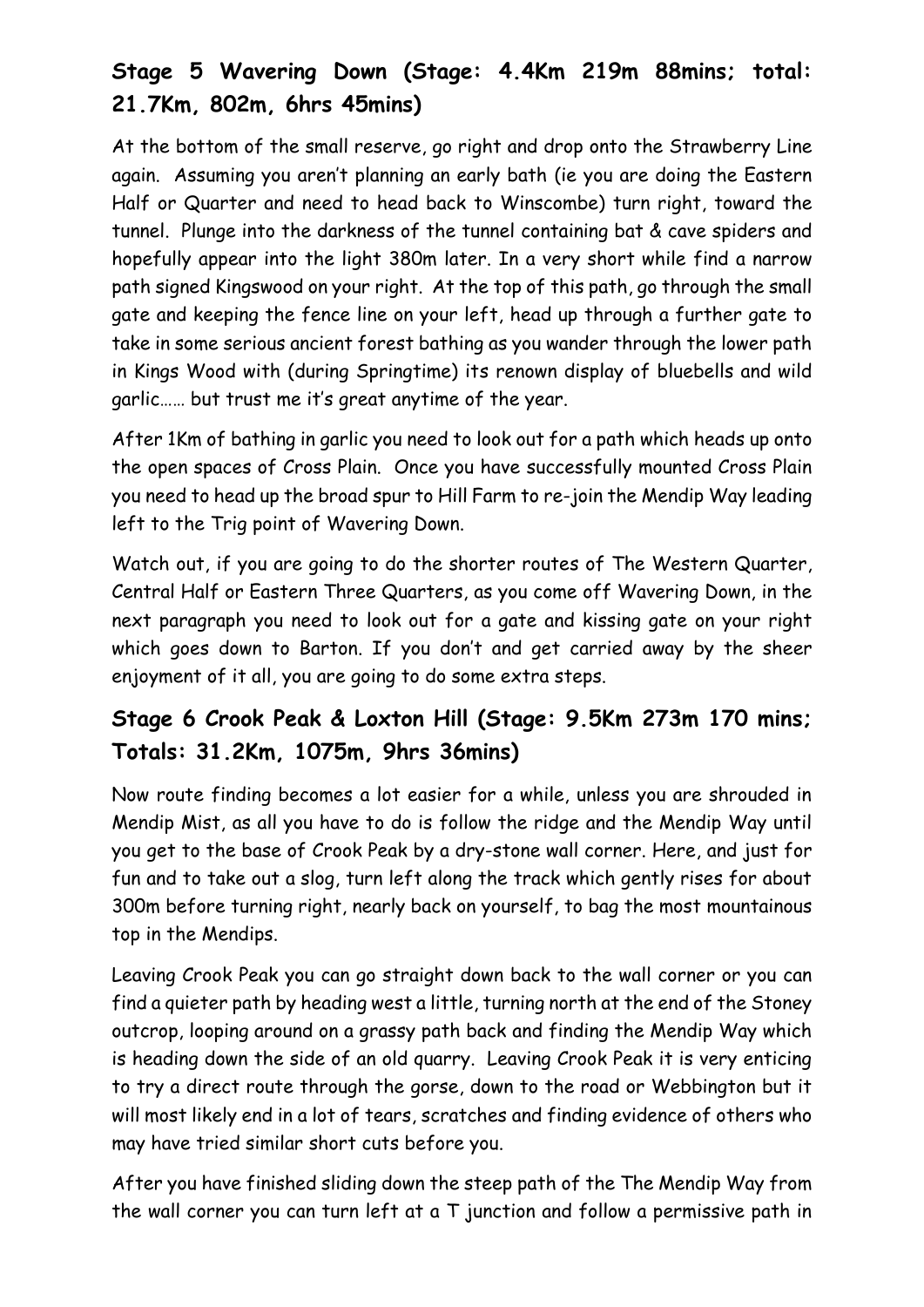the woods to a kissing gate after 300m. This then takes you down a track and footpath to the road. At the road turn left and at the next road junction turn right; just after the motorway bridge you should come across the Mendip Way signs taking you right and then across a field toward Loxton Church.

With the church on your right, go up the road and when you get to the main road through Loxton, follow the Mendip Way signs to get yourselves onto the path which takes you up Loxton Hill. The path up Loxton Hill (and this is a warning) is a long one. It's not steep, it's not normally muddy but it's just a steady uphill track of over 2Km. This is ok, normally, but you have already done 27Km so it is just not fair. It could be worse, you could be doing the whole Mendip Way and walked 70Km, so it's all about perspectives and doing one small step at a time and not thinking about it too much.

Once you have made it to the top you will be pleased to know that 'most' of the hill climbing is now behind you and Winscombe is just 'around the corner'. But now you have to decide which way to go around Christon Plantation. So when you get to a track after the 'hill' turn right and right again till you get to the Keepers Cottage. Turn left and following the track with the woods on your left, you get to T junction where you turn right and head down to the M5 again. Note, you can do all this with the wood on your right by going around the other way …..it's just up to you.

So you are now heading down to the motorway trying to avoid the 'swimming pool' size puddles by walking on the side of the track. After crossing the M5, hopefully by the bridge, you head up hill on a small road (did I say the hills were all over?) and take the track on the right through the farmyard just as the road bends to the left. Follow the track, with excellent views of Cook Peak across the Lox Valley for 1.2Km until you go past a cottage.

# **Stage 7 Banwell Hill (Stage 3.1Km 36m, 50 mins; Totals: 34.3Km 1111m, 10hrs 25mins)**

At this point the Western Quarter re-joins the party from a path from the right; at the same time there is a gate and path leading off to the left. Take this footpath which goes diagonally across a field, through a kissing gate before getting to another track.

At this track turn right and follow this down for 600m to a small road . After arriving at the said small road, turn left, then turn right down the side of Banwell Castle with its roaming peacocks. At the base of the Hill you are going to be diverted for an extra 5 minutes. Don't turn left into Rhodyate Farm and look for the footpath which crosses the fields but turn right and take the path on the left after about 70m, cross a field and then turn left and follow you nose until the A371 - This is all due to a new footpath diversion.. Cross this road carefully,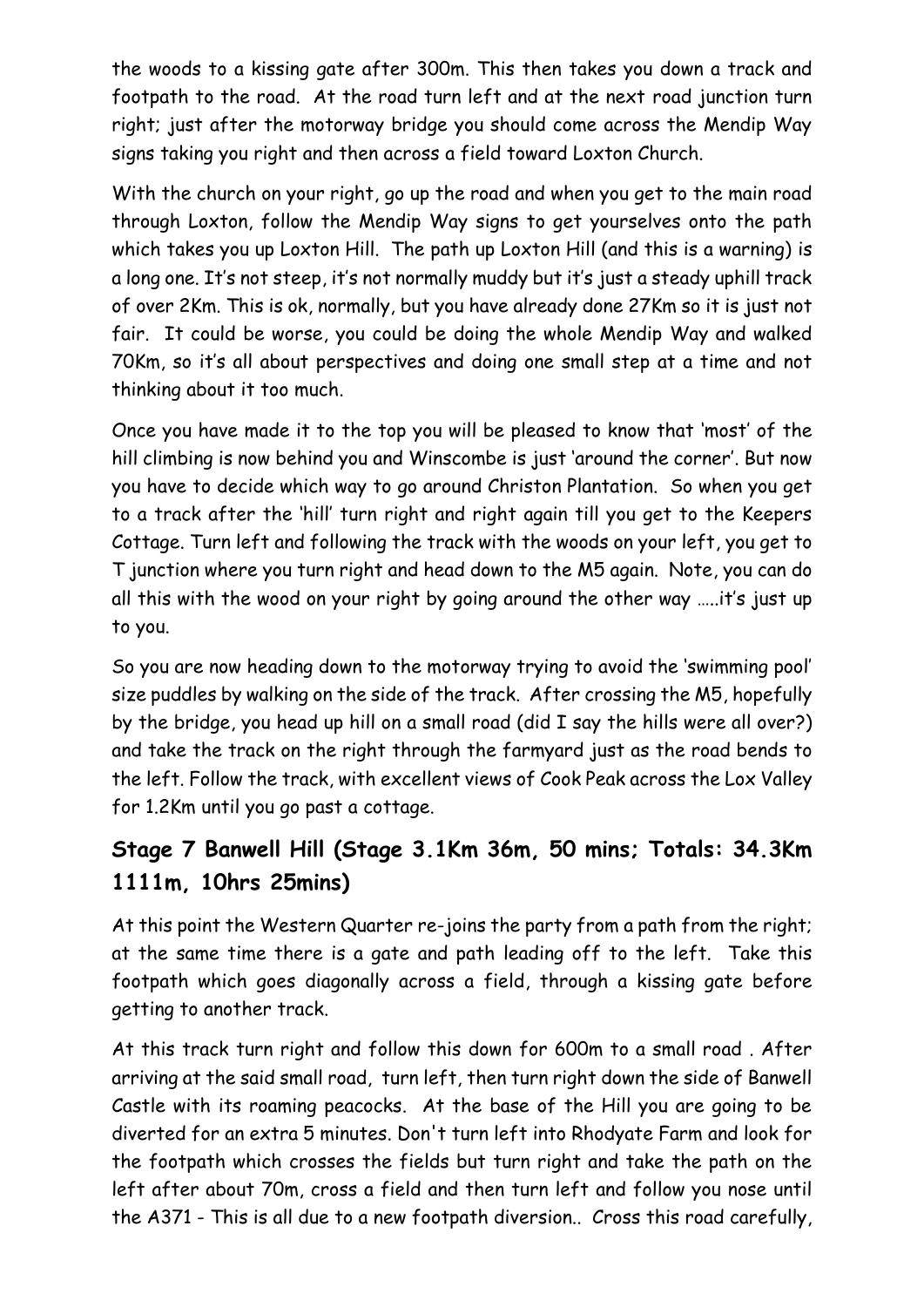as cars move along it quite quickly. Take the track heading north (the original road) to get to a kissing gate on your right which takes you into a field heading east. Following the footpath signs and keeping in an easterly direction for 1.5km, if you are lucky, you will see the Parish Cemetery there before you, and yes, this was the one you left behind all those Kilometres before.

## **Stage 8 The Strawberry Line (2) (Stage: 0.9m, 5m, 14mins; totals: 35.2 total 1116m, 10hrs 39mins)**

So, unless you want to do a lap of honour, the best and most efficient way of finishing the round is to turn right, retracing your steps of the last 800m back to the Millennium Green and Winscombe Railway Bridge and a well-earned rest.

And that is it. I hope you enjoyed the challenge, its views, history, wildlife and general beauty – well done!

#### **Stage Descriptions to Allow Variations**

In the following section you will find descriptions of the 'short cuts' to allow you do different routes. These all assume you are walking in a clockwise direction.

#### **Stage E The Eastern Quarter (Stage: 1.9Km, 57m 34mins)**

Leaving the T Junction after completing stage 2, where the full route goes left, you need to turn right down a stoney track going toward Star and the A38. At the A38 turn right and cross the A38 where you can see a small lane (after about 30 m) called Cheddarcombe Lane. Go up this lane for about 50m and go over the stile on your left. In the field take the path which goes off to the right and up hill over the broken ground with the trees to your right. After a stile you will see Shipham Village Hall ahead of you and going to the right of it you get to the main road. Turn right and walk along the road until you get to centre of the village where you re-join the route at stage 4.

### **Stage W The Western Quarter (Stage: 3.0Km, 63m 51mins)**

At the base of Wavering Down there is gate and kissing gate where the Barton to Compton Bishop track meets the newly repaired drystone wall (Carried out by NT volunteers). If you turn right here and head downhill you will get to a stile and the bottom of the field. Go over the stile and turn left and head down the track past Barton Camp to the road. At the road turn right and after 150m there is a track with a footpath sign on your left which takes you across the wide Lox River valley. This path goes through a number of gates and fields including a small metal bridge over the River Lox itself. Just after the bridge there is a quick right and left so watch out for that. Now you should be heading toward Yarberry Farm. Look out for the Yarberry Stone, a Neolithic standing stone in a field to your right (this is on private land so just view from a distance). Take the footpath